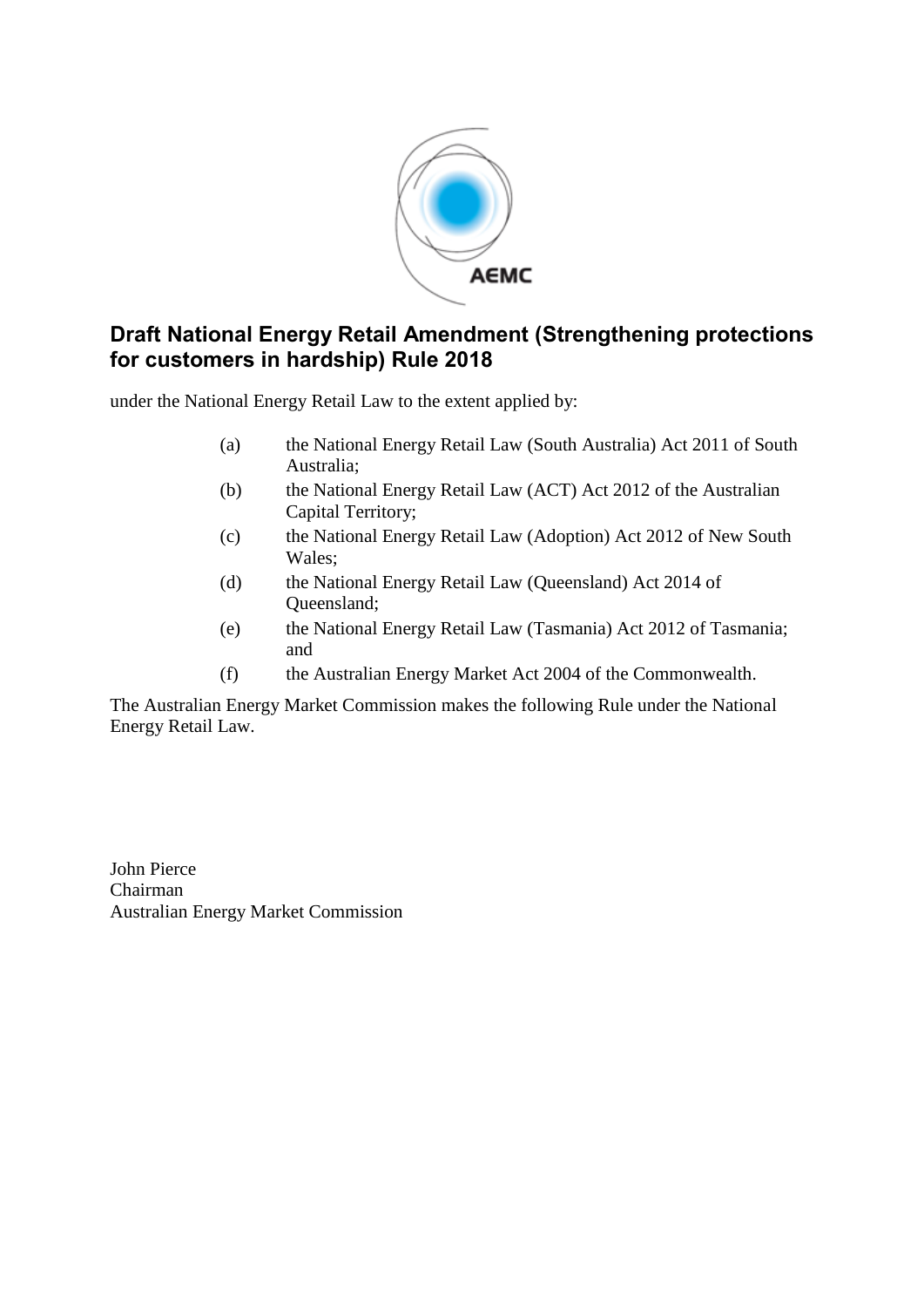# **Draft National Energy Retail Amendment (Strengthening protections for customers in hardship) Rule 2018**

## **1 Title of Rule**

This Rule is the Draft National Energy Retail Amendment (Strengthening protections for customers in hardship) Rule 2018.

## **2 Commencement**

Schedule 1 and Schedule 2 of this Rule commences operation on [DATE RULE AS MADE].

# <span id="page-1-0"></span>**3 Amendment of the National Energy Retail Rules**

The National Energy Retail Rules are amended as set out in [Schedule 1.](#page-2-0)

## <span id="page-1-1"></span>**4 Savings and Transitional Amendments to the National Energy Retail Rules**

The National Energy Retail Rules are amended as set out in [Schedule 2.](#page-5-0)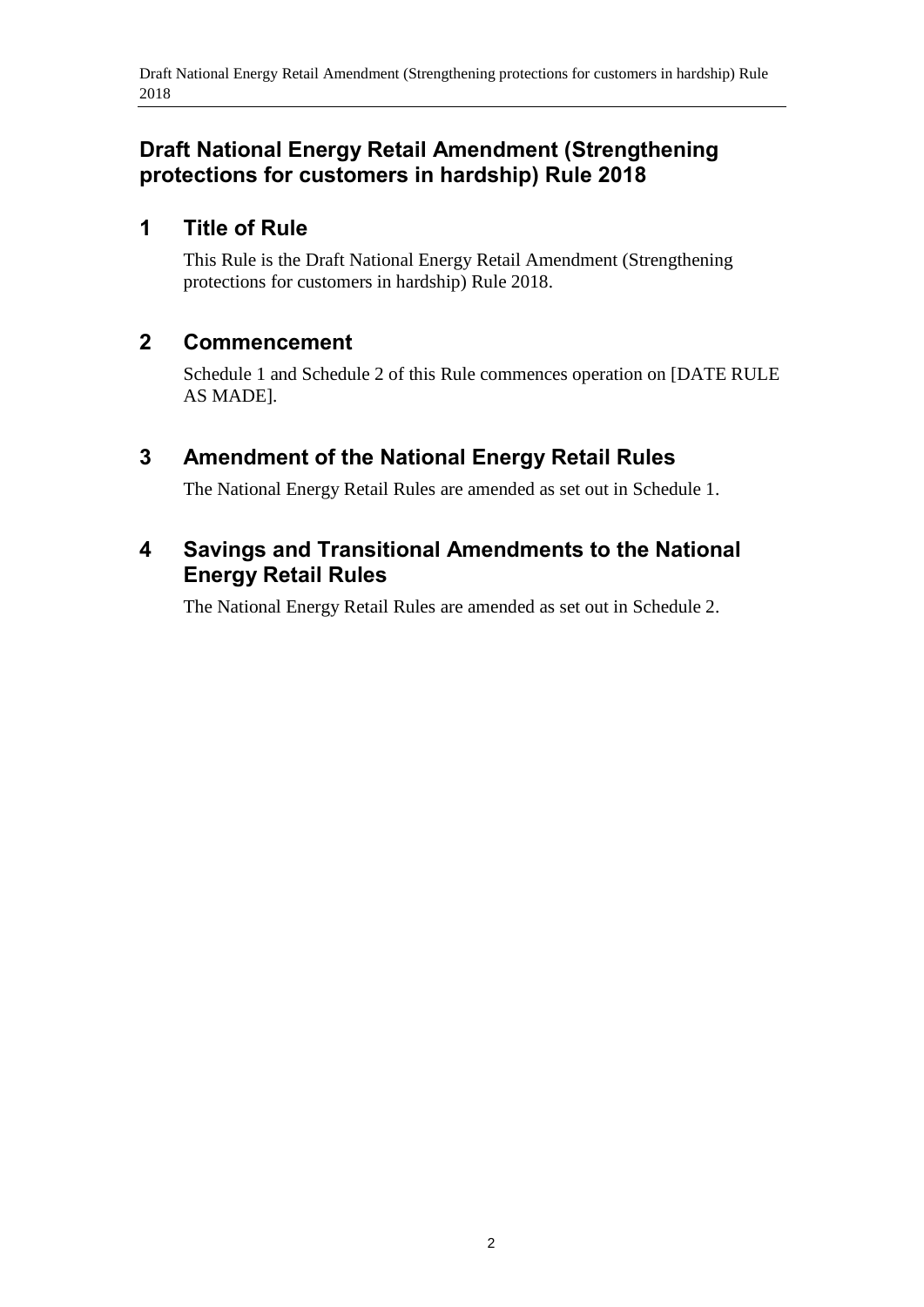Draft National Energy Retail Amendment (Strengthening protections for customers in hardship) Rule 2018

### <span id="page-2-0"></span>**Schedule 1 Amendments of the National Energy Retail Rules**

[\(Clause](#page-1-0) 3)

### **[1] New rule 70A Definitions**

After rule 70, insert:

#### **70A Definitions**

#### **In this Part:**

**customer hardship policy guideline** means the guideline made by the AER under rule 75A.

**customer hardship policy** means a policy as submitted by the retailer to the AER under section 43 of *the Law*.

**AER Performance Reporting Procedures and Guidelines** means the procedures and guidelines made by the AER under section 286 of *the Law*.

### **[2] Rule 75 Hardship program indicators**

In rule 75(1), after "indicators" insert "to be included in the AER Performance Reporting Procedures and Guidelines".

### **[3] New rule 75A Customer hardship policy guideline**

After rule 75, insert:

#### **75A Customer hardship policy guideline**

- (1) The AER must, in accordance with the retail consultation procedure, develop, maintain and publish a customer hardship policy guideline.
- (2) The customer hardship policy guideline must specify:
	- (a) processes, timeframes and requirements to be complied with by retailers in connection with the approval (or variation) of their customer hardship policies by the AER;
	- (b) standardised statements that retailers must include in their customer hardship policies to:
		- (i) give effect to the minimum requirements as set out in section 44 of *the Law*; and
		- (ii) provide guidance to customers on their rights, and retailer obligations, with respect to Part 2, Division 6 of *the Law*.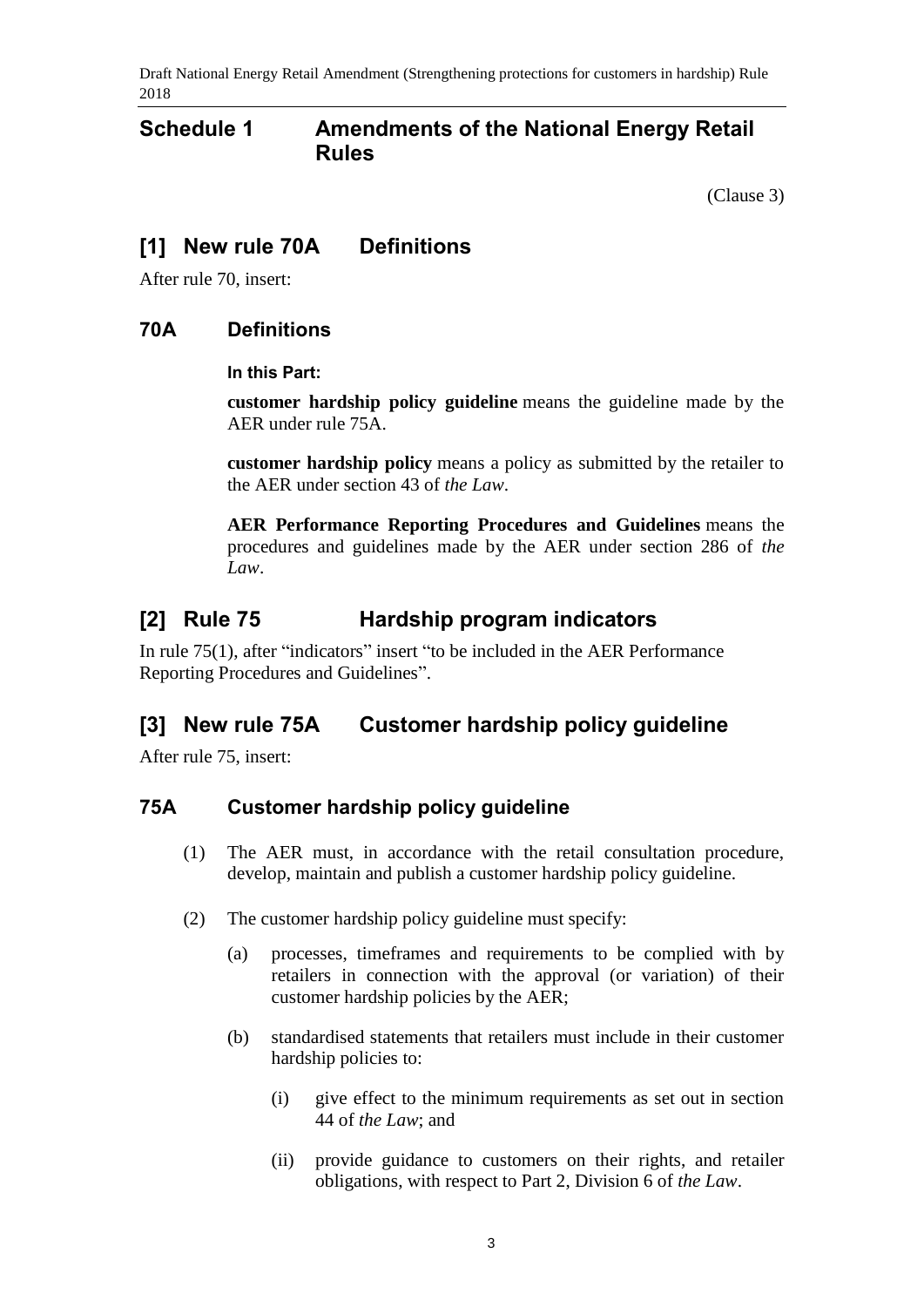(3) The AER may, from time to time, amend the customer hardship policy guideline in accordance with the retail consultation procedure.

## **[4] New rule 75B Customer hardship policies**

After rule 75A, insert:

### **75B Customer hardship policies**

- (1) A retailer's customer hardship policy (or variation) submitted to the AER must:
	- (a) comply with the customer hardship policy guideline; and
	- (b) contain clear and specific statements of the actions the retailer will take to meet the minimum requirements for a customer hardship policy in section 44 of *the Law*.

#### **Note 1:**

Section 44 of *the Law* sets out the minimum requirements for a customer hardship policy.

#### **Note 2:**

See section 44(i) of *the Law*.

#### **[This provision is recommended to be a civil penalty provision]**.

- (2) A retailer must:
	- (a) submit a customer hardship policy (or variation) in compliance with subrule (1):
		- (i) in accordance with section 43(2) of *the Law*; and
		- (ii) within 3 months of any amendment to the customer hardship policy guideline made by the AER under rule 75A(3); and
	- (b) implement and publish the customer hardship policy (or variation), as approved by the AER, on the retailer's website as soon as practicable after it has been approved.

#### **[This provision is recommended to be a civil penalty provision]**

- (3) The AER must approve, subject to section 45 of *the Law*, a customer hardship policy (or variation) that complies with subrule (1) within 3 months:
	- (a) of the AER receiving a customer hardship policy for approval under section 43 of *the Law*; and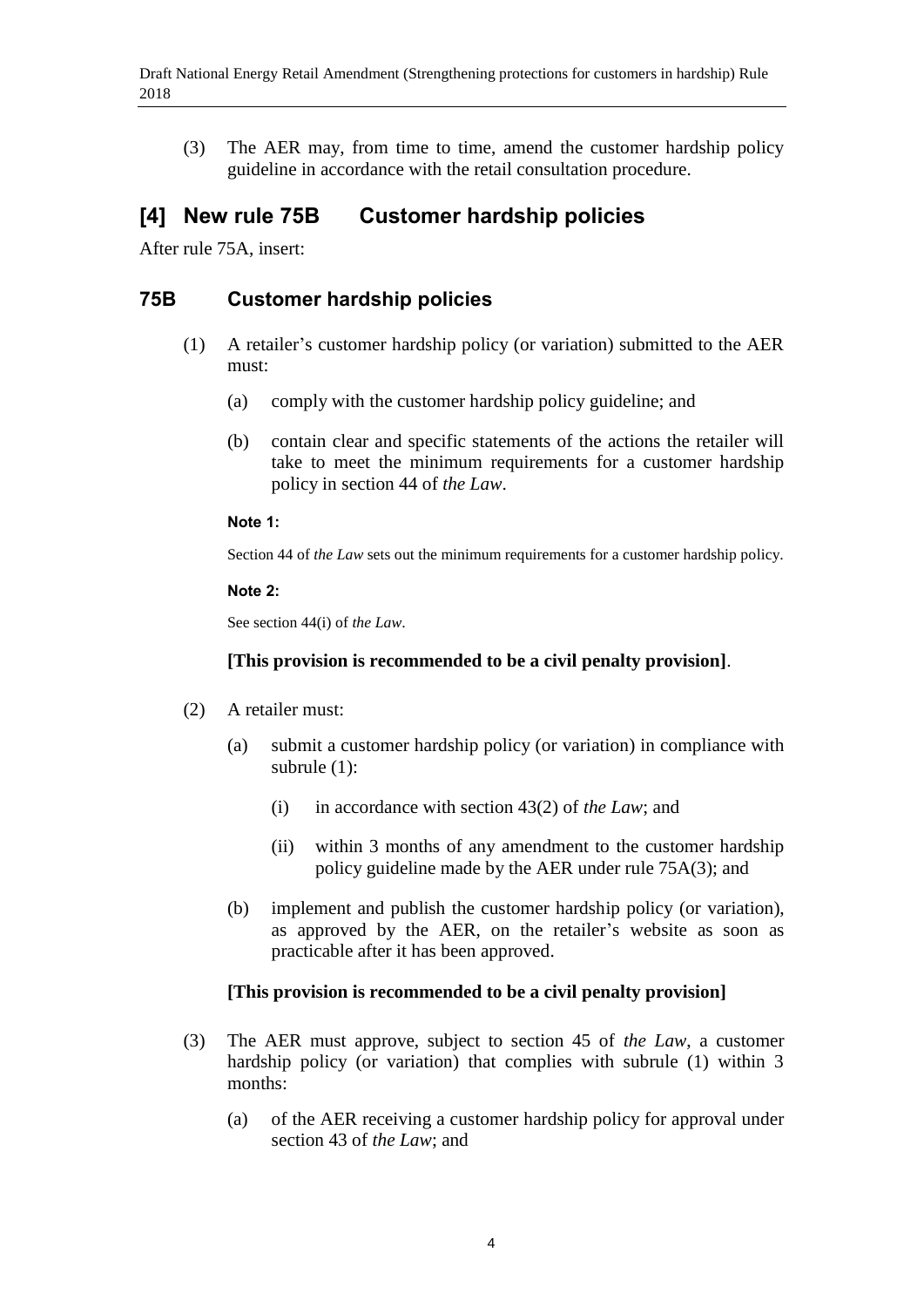(b) of the AER receiving a customer hardship policy for approval under subrule  $(2)(a)(ii)$ .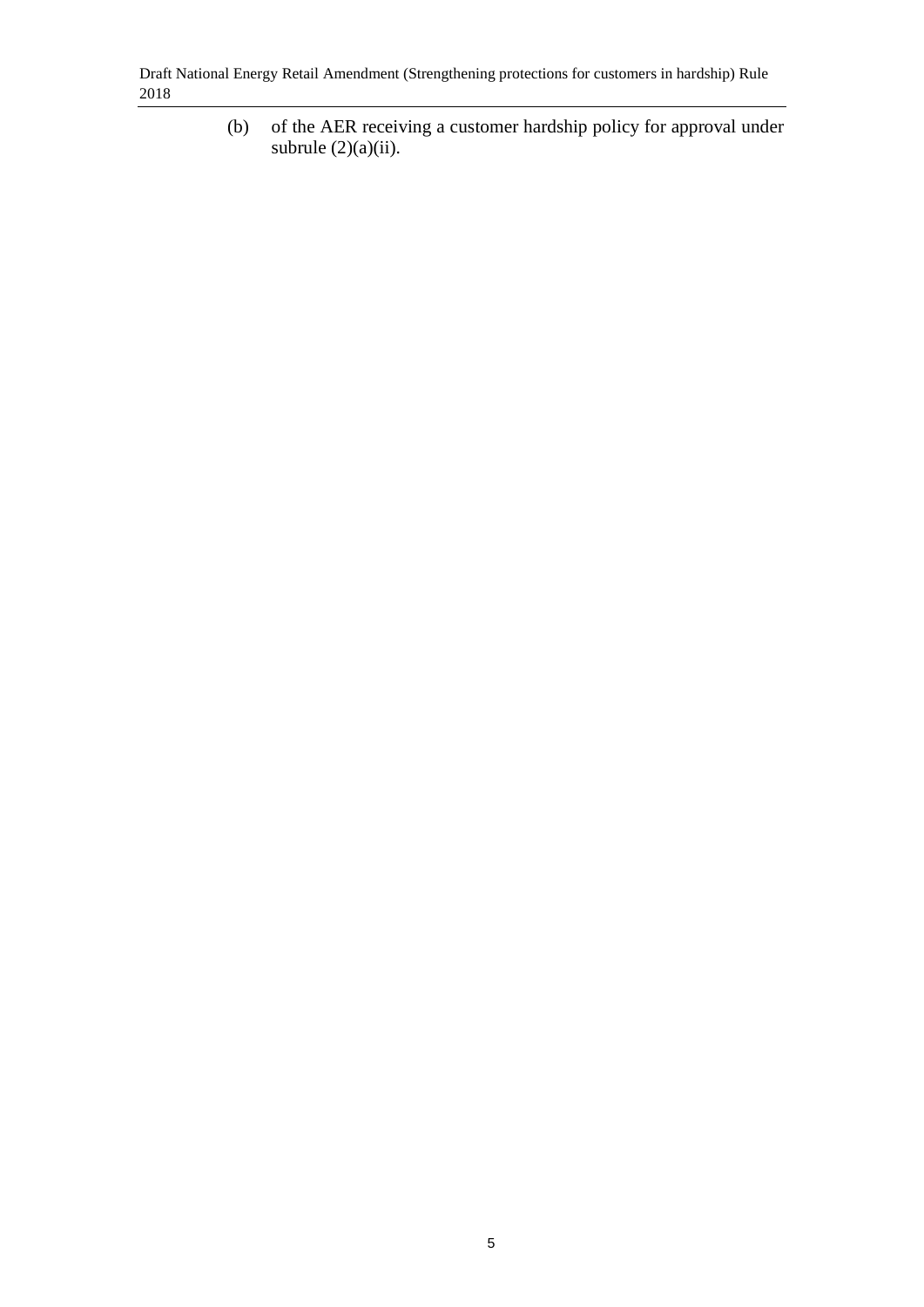### <span id="page-5-0"></span>**Schedule 2 Savings and Transitional Amendments to the National Energy Retail Rules**

[\(Clause 4\)](#page-1-1)

### **[1] New Part 10 Rules consequential on the making of the National Energy Retail Amendment (Strengthening protections for customers in hardship) Rule 2018**

In Schedule 3, after Part 9, insert:

# **Part 10 Rules consequential on the making of the National Energy Retail Amendment (Strengthening protections for customers in hardship) Rule 2018**

#### **1 Definitions**

#### **In this Part:**

**Amending Rule** means the National Energy Retail Amendment (Strengthening protections for customers in hardship) Rule 2018.

**existing customer hardship policy** means a retailer's customer hardship policy that, as at the effective date, has been approved by the AER under section 45 of *the Law*.

**effective date** means 29 November 2018.

**first customer hardship policy guideline** means the first customer hardship policy guideline made by the AER under rule 2 of this Part 10.

**first customer hardship policy guideline publishing date** means 1 April 2019.

**updated customer hardship policy** means a customer hardship policy submitted to the AER by a retailer with an existing customer hardship policy under rule 3 subrule (2)(a) of this Part 10.

#### **2 The first customer hardship policy guideline**

(1) The AER must make and publish the first customer hardship policy guideline in accordance with the retail consultation procedure by no later than the first customer hardship policy guideline publishing date.